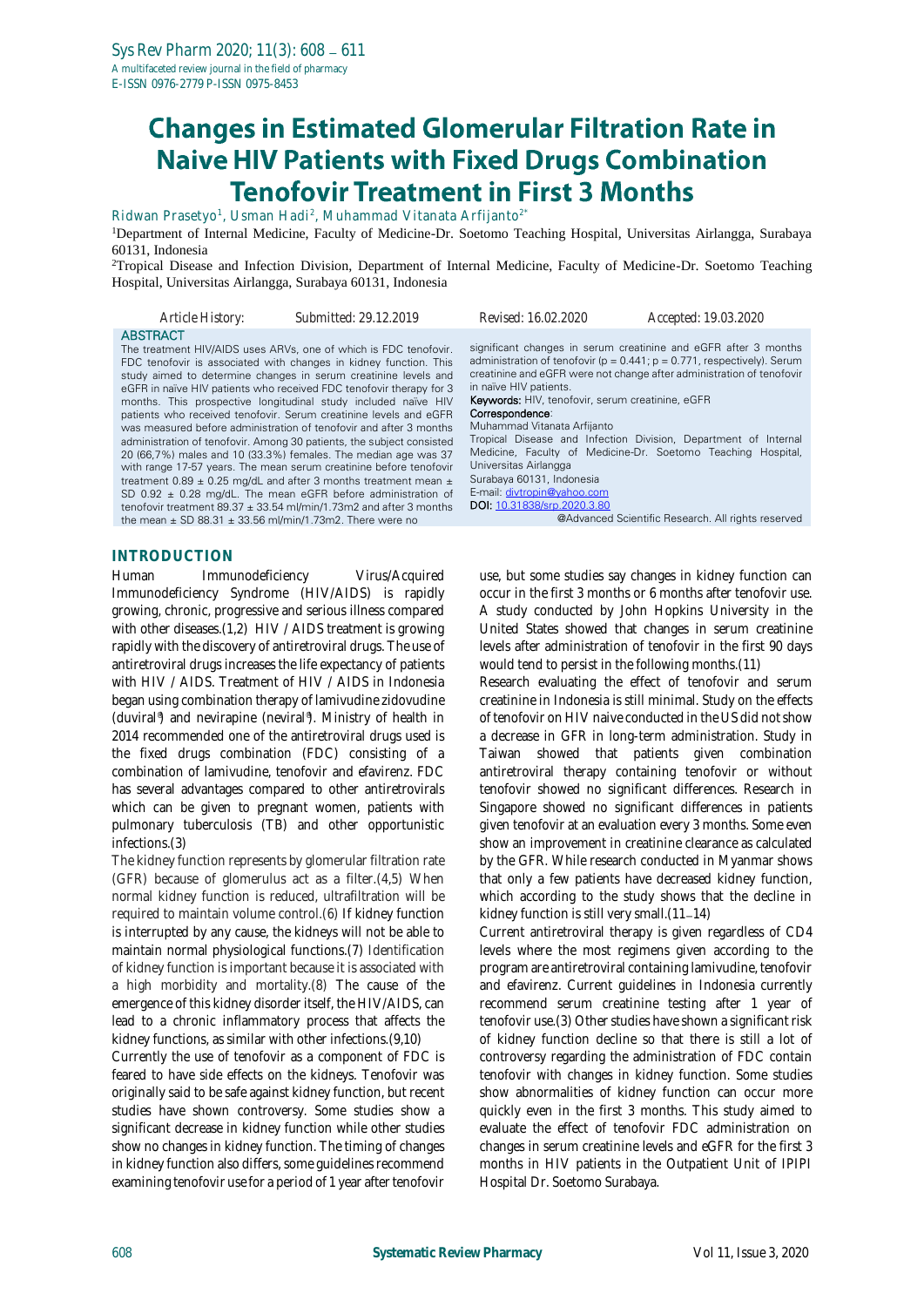# **METHODOLOGY**

This study design was observational longitudinal study, conducted from December 2018 to May 2019 in HIV/AIDS outpatient clinic Dr. Soetomo Hospital (Surabaya, Indonesia). We included patient with naïve HIV/AIDS who haven/t received antiretroviral, aged 16 to 60 years old, and willing to sign an informed consent. Patients were excluded if they received antiretroviral HIV before, creatinine serum more than 1,3 mg/dl, history of diabetes mellitus and hypertension, received antituberculosis drugs, NSAID, lopinavirm gancyclovir more than 2 weeks. Thirty patients with HIV/AIDS who fulfilled inclusion criteria and no exclusion criteria were included in this study. Ethical clearance was approved by the Ethics Committee of Dr. Soetomo Hospital (Surabaya, Indonesia)

We collected data with anamnesis, laboratory examination, full blood count, transaminase test, and CD4 as baseline characteristic. Creatinine serum was measured twice, before therapy and there months after therapy by Siemens Dimension DF33B and CRE2 methods. Estimated glomerular filtration rate (eGFR) was measured by Cockroft-Gault formula.

#### *Statistical Analysis*

The SPSS statistical software package version 23 (SPSS, Inc., Chicago, IL, USA) was used for data analysis. The categorical data were displayed as frequency and percent whereas normal distribution data were presented as mean±SD or median (range) if abnormal distribution data. Differential test was performed with paired t test. *P* value that considered to be significant was <0.05.

# **RESULTS**

Baseline patient and clinical characteristic were shown in Table 1. Of the 30 patients recruited, 20 (66,7%) patients were males and 10 (33.3%) patients were females. The median age of subjects was 37 (range 17-57) years. Based on education, as much as 13 patients (43.3%) were senior high school level. Most of patients as much as 21 patients (70%) transmitted from sex men and women, and the most mean of CD4 levels was less than 200 as much as 22 patients (73.7%).

Creatinine serum before FDC tenofovir was  $0.89 \pm 0.25$ mg/dl and after 3 months of FDC tenofovir  $0.92 \pm 0.28$ mg/dl. The eGFR was  $89.37 \pm 33.54$  ml/min/1.73m<sup>2</sup> and after three months of FDC tenofovir  $88.31 \pm 33.56$ ml/min/1.73m<sup>2</sup>. Statistical analysis result with paired t test FDC tenofovir for creatinine serum was  $p = 0.441$  and eGFR  $p = 0.771$ . No significance statistical analysis result for creatinine serum and eGFR in FDC tenofovir administration for 3 months in this study (Table 2).

# **DISCUSSION AND CONCLUSION**

Of the 30 patients recruited, there was no significant differences in creatinine serum and eGFR after FDC tenofovir administration for 3 months. No significant result in this study may be related with excluded diabetes mellitus, hypertension that make 40-60 percent renal failure. Short research time that disrupt the result. Renal failure may be occurred in a year or more so longer study may be needed.

FDC tenofovir is widely used for antiretroviral therapy in HIV/AIDS. The eGFR is the most frequently used for evaluating kidney function. The eGFR can measured in several ways. One of methods to measure eGFR using Cockroft-Goult formula that can be measured from creatinine serum. Creatinine serum detected from blood plasma. The risk of kidney failure related with FDC tenofovir use in HIV/AIDS patient is still controversial among several study. Tenofovir in some study shown toxicity in proximal tubule.

This study different from study in Padang, Indonesia that show tenofovir changed creatinine serum significance from baseline that include patient with sepsis and tuberculosis. Sepsis and tuberculosis influence creatinine serum by pre renal and renal abnormalities.(15) Study in Taiwan showed significance result in patient with tenofovir that can be related with low CD4, in this study no significance result may be caused with short term study.(13) In Myanmar show significance result can be related with diabetes mellitus and elderly patient that we exclude in this study.(14) Study in Singapore show similar result with this study that patient with tenofovir improve renal function, it can be related with improve clinical condition and reduce renal disruption.(12) Study in Lesotho show significance result that can be related with early CD4 result and elderly. In this study no association CD4 and renal disruption.(16) Study in Japan showed significance result with tenofovir use for renal failure. Factor related with changes creatinine serum are hypertension, use nephrotoxicity drugs and CD4 baseline.(17)

Renal failure related with proximal tubule disruption. Pathology anatomy result from 13 patient with renal failure related tenofovir use in HIV AIDS show disruption in proximal tubule similar with pathology anatomy for acute tubular necrosis. Acute tubular necrosis is acute and reversible when drugs terminated. Proximal tubule toxicity related with mitochondria apoptosis in proximal tubule when tenofovir accumulate in proximal tubule accumulate in mitochondria.(18-20)

The limitations in this study were no control group that for comparison with tenofovir group, time study may be too short, and further study need to exclude hepatitis B that can be change the result of renal failure related with hepatitis B, renal function test may be more sensitive and not only creatinine serum so we know kidney disorder early.

In conclusion, the creatinine serum and glomerular filtration rate had no significance different from statistical analysis after three months administration. Further may be needed for longer time study and comparison with control group.

### **REFERENCES**

1. Ardianto A, Khairunisa SQ, Kotaki T, Witaningrum AM, Qushay M, Juniastuti J, et al. The Prevalence Of Human Immunodefiency Virus-1 (Hiv-1) Subtypes And Transmission Method Among Hiv/Aids Infection Patient In Tulungagung, East Java Indonesia. Indones J Trop Infect Dis. 2015;5(5):124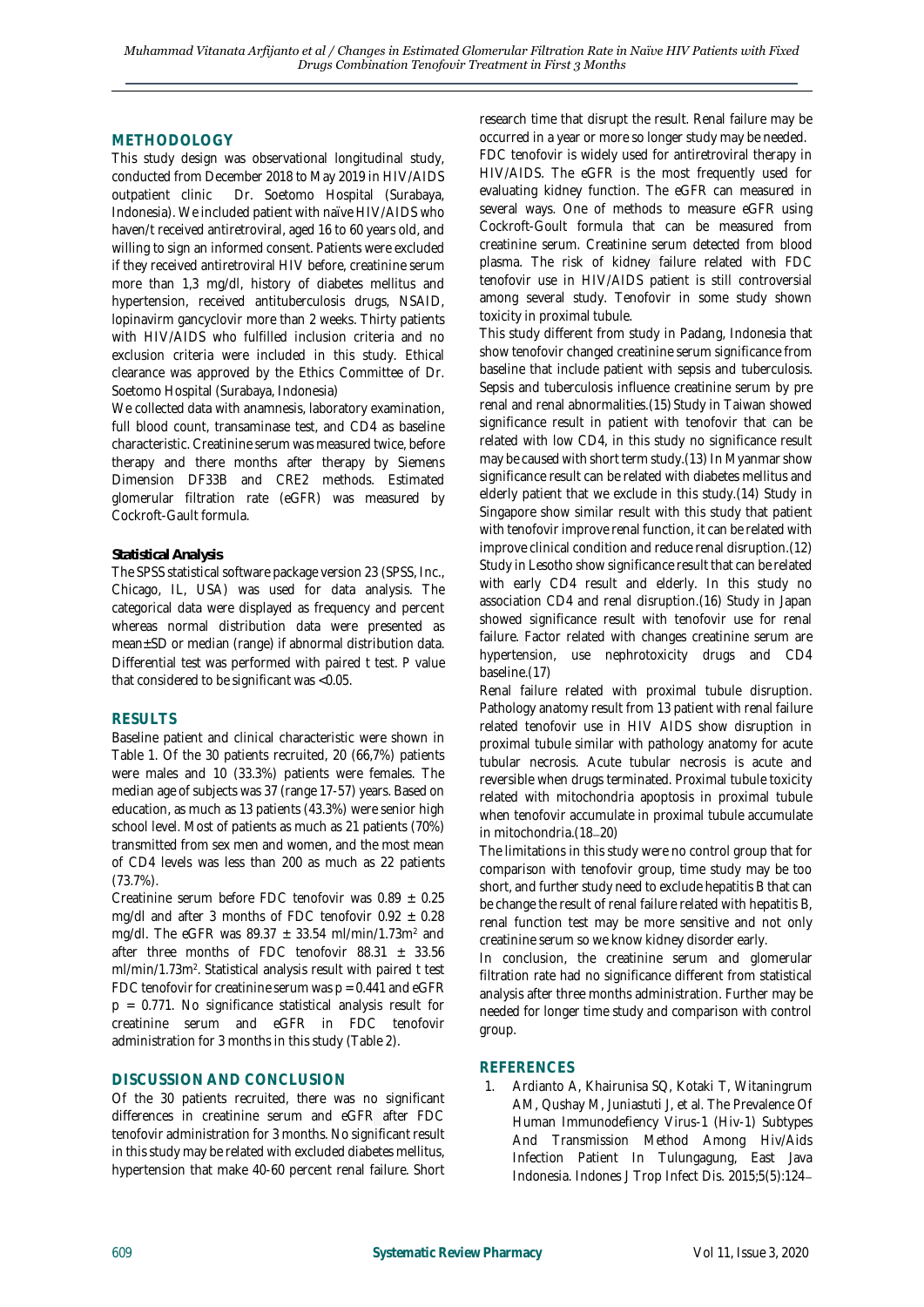2. Latif AI, Irwan AM. Models and benefits of palliative care for the quality of life of people with hiv: A systematic review. HIV Nurs [Internet]. 2019:19(4):80–5. Available from: https://www.scopus.com/inward/record.uri?eid=2 s2.0-

85078775535&partnerID=40&md5=d5951b0c3a15fb 78c3e7d9418ca285a8

- 3. Indonesia Ministry of Health. Regulation of the Minister of Health of the Republic of Indonesia Number 87 Year 2014 Regarding Antiretroviral Treatment. In 2014.
- 4. Hendyatama TH, Mardiana N. Calculation of Drug Dosage In Chronic Kidney Disease. Curr Intern Med Res Pract J Surabaya. 2020;1(1):36-9.
- 5. Ramadhiani AR, Harahap U, Dalmunthe A. Nephroprotective activity of ethanol extract root of cogon grass (Imperata Cylindrica L. (Beauv.)) on creatinine, urea levels, and hematology profile against gentamycin-induced renal toxicity in rats. Asian J Pharm Clin Res [Internet]. 2018;11(Special Issue 1):97-9. Available from: https://www.scopus.com/inward/record.uri?eid=2 s2.0-

85049620479&doi=10.22159%2Fajpcr.2018.v11s1.26 578&partnerID=40&md5=ca1449ff9e28192227df5d9 7196f7ebd

- 6. Nasution BR, Lubis AR. Correlation between ultrafiltration rate and phase angle measured by BIA in chronic kidney disease patients on regular hemodialysis. In: IOP Conf Series: Earth and Environmental Science. Institute of Physics Publishing; 2018. p. 12114.
- 7. Ganda IJ, Karjana, Daud D. Association between sepsis induced acute kidney injury with shock and length of stay in critically ill pediatric patients. Curr Pediatr Res [Internet]. 2019;23(2):64-70. Available from:

https://www.scopus.com/inward/record.uri?eid=2 s2.0-

85070111947&partnerID=40&md5=370023ba69b670 ca472c9a03b0ac5481

- 8. Siregar GA, Gurning M. Renal dysfunction in liver cirrhosis and its correlation with Child-Pugh score and MELD score. In Institute of Physics Publishing; 2018. Available from: https://www.scopus.com/inward/record.uri?eid=2 s2.0-85045685675&doi=10.1088%2F1755- 1315%2F125%2F1%2F012214&partnerID=40&md5= 2a8530ebbdec0eb9fa487188fd5d0710
- 9. Uotani T, Miftahussurur M, Yamaoka Y. Effect of bacterial and host factors on Helicobacter pylori

eradication therapy. Expert Opin Ther Targets. 2015;19(12):1637-50.

- 10. Miftahussurur M, Yamaoka Y. Helicobacter pylori virulence genes and host genetic polymorphisms as risk factors for peptic ulcer disease. Expert Rev Gastroenterol Hepatol. 2015;9(12):1535.
- 11. Gallant JE, Parish MA, Keruly JC, Moore RD. Changes in renal function associated with tenofovir disoproxil fumarate treatment, compared with nucleoside reverse-transcriptase inhibitor treatment. Clin Infect Dis an Off Publ Infect Dis Soc Am. 2005 Apr;40(8):1194-8.
- 12. Chua AC, Llorin RM, Lai K, Cavailler P, Law HL. Renal safety of tenofovir containing antiretroviral regimen in a Singapore cohort. AIDS Res Ther. 2012 Jun;9(1):19.
- 13. Huang Y-S, Chan C-K, Tsai M-S, Lee K-Y, Lin S-W, Chang S-Y, et al. Kidney dysfunction associated with tenofovir exposure in human immunodeficiency virus-1-infected Taiwanese patients. J Microbiol Immunol Infect. 2017 Oct;50(5):595-603.
- 14. Kyaw NTT, Harries AD, Chinnakali P, Antierens A, Soe KP, Woodman M, et al. Low Incidence of Renal Dysfunction among HIV-Infected Patients on a Tenofovir-Based First Line Antiretroviral Treatment Regimen in Myanmar. PLoS One. 2015;10(8):e0135188.
- 15. Ivanovna R, Efrida E, Kurniati R. Serum Creatinine Level Analysis Before and After Tenovofir Therapy in People with HIV in Dr. M. Djamil Padang Period 2012-2013. J Kesehat Andalas. 2014;3(2):212 6.
- 16. Bygrave H, Kranzer K, Hilderbrand K, Jouquet G, Goemaere E, Vlahakis N, et al. Renal safety of a tenofovir-containing first line regimen: experience from an antiretroviral cohort in rural Lesotho. PLoS One. 2011 Mar;6(3):e17609.
- 17. Nishijima T, Kawasaki Y, Tanaka N, Mizushima D, Aoki T, Watanabe K, et al. Long-term exposure to tenofovir continuously decrease renal function in HIV-1-infected patients with low body weight: results from 10 years of follow-up. AIDS. 2014 Aug;28(13):1903-10.
- 18. Herlitz LC, Mohan S, Stokes MB, Radhakrishnan J, D'Agati VD, Markowitz GS. Tenofovir nephrotoxicity: acute tubular necrosis with distinctive clinical, pathological, and mitochondrial abnormalities. Kidney Int. 2010 Dec; 78(11): 1171-7.
- 19. Rieke A. HIV and Renal Function. Hamburg. Medizin Fokus Verlag; 2016.
- 20. Tourret J, Deray G, Isnard-Bagnis C. Tenofovir effect on the kidneys of HIV-infected patients: a doubleedged sword? J Am Soc Nephrol. 2013 Oct;24(10):1519-27.

| Table 1. Baseline patient and clinical characteristics |       |               |             |  |  |  |
|--------------------------------------------------------|-------|---------------|-------------|--|--|--|
| Variable                                               |       | Frequency (%) | Mean $+$ SD |  |  |  |
| Sex                                                    |       |               |             |  |  |  |
|                                                        | Men   | 20(66.7)      |             |  |  |  |
|                                                        | Women | 10(33.3)      |             |  |  |  |

<sup>8.</sup>